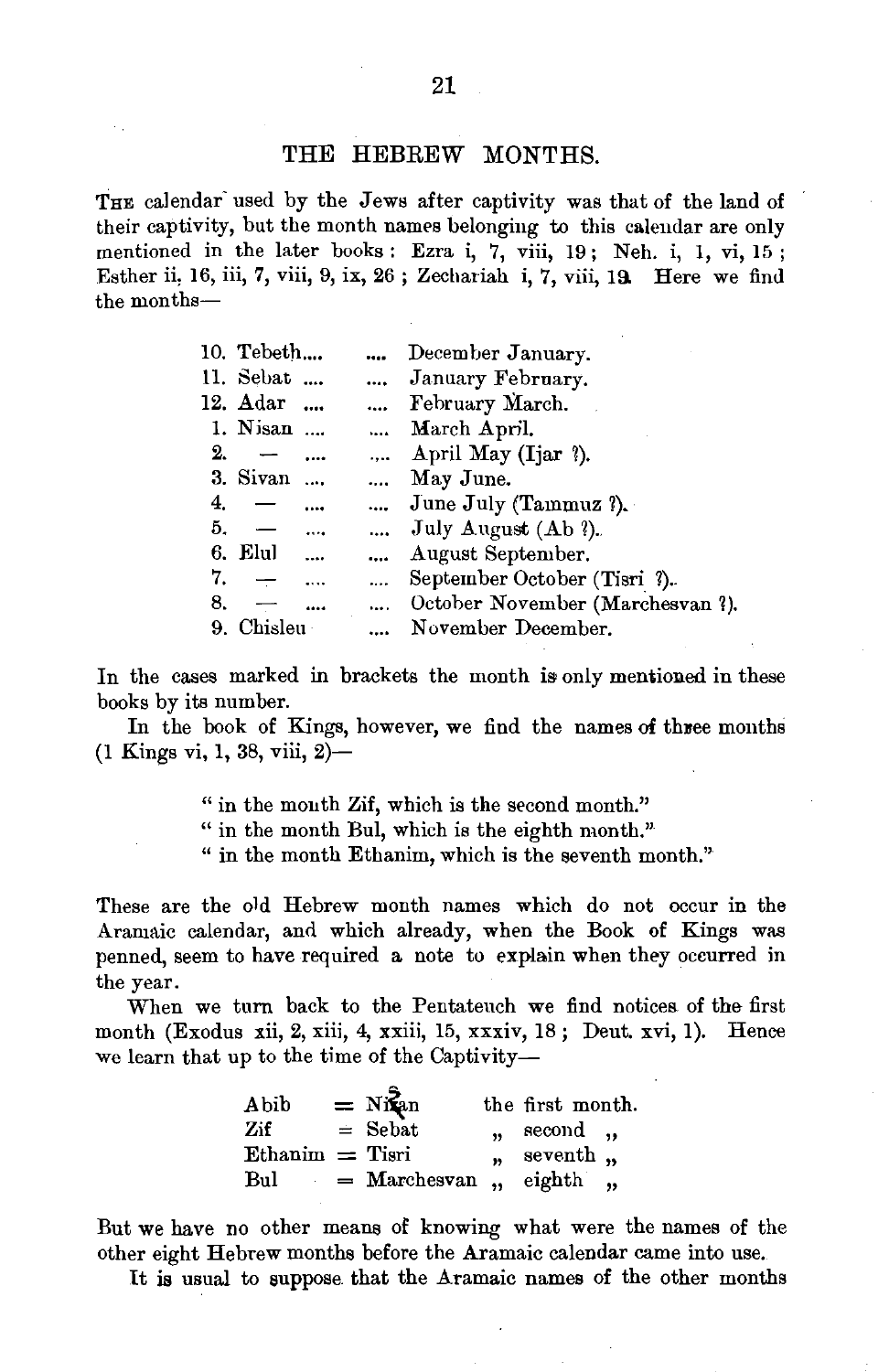were used by the early Hebrews. This idea arose at a time when the month names had not been recovered in cuneiform records, but were only known from the Bible, and from later Jewish literature. There is not, as far as I can find, a shadow of foundation for this view.

The Assyrian calendar compares with that used after the Captivity, as follows:-

| Jewish.        | Assyrian.                 |  |  |
|----------------|---------------------------|--|--|
| Nisan.         | Nisannu ("beginning").    |  |  |
| Ijar.          | Airu $($ " light").       |  |  |
| Sivan.         | Sivanu ("bricks").        |  |  |
| Tammuz.        | Dumzu $($ " sun " $).$    |  |  |
| Ab.            | Abu.                      |  |  |
| Elul.          | Ululu.                    |  |  |
| Tisri.         | Tasritu ("beginning").    |  |  |
| Marchesvan.    | Arah Samna ("8th month"). |  |  |
| Chisleu.       | Kisilivu ("giant").       |  |  |
| Tebeth.        | Tebituv ("rain").         |  |  |
| ${\bf Sebat.}$ | Sabatu ("storm").         |  |  |
| Adar.          | Addaru ("dark").          |  |  |

These names occur also in the calendars of Palmyra, of Heliopolis, and of the old Sabeans in South Arabia (with certain exceptions), and are said to have been Babylonian in origin ; but none of these calendars include the names Abib, Zif, Ethanim, Bul.

When, however, we turn to the Phoenician monuments we find the following notices of months.

On the coffin of Eshmunazar we read : « In the month Bul, in the fourteenth year . . . "

On a Phœnician text from Larnaca : "In the new moon of Ethanim."

It is clear from these cases that in all probability the Phœnicians and the Hebrews, before the Captivity, used the same calendar, and that this calendar differed from that of the Babyloniaus. The Phœnicians continued to use this calendar in Persian times, and apparently after the Jews adopted the Assyrian calendar.

As regards the meanings of the names, we are informed by Gesenius that A bib means " green ear of corn," being the month of corn ripening, but the meaning of Zif seems doubtful, as also Ethanim. Bul he renders "showers," which is equivalent to the Aramaic Tebeth, "rain," the later name of the tenth month. October November is the month of "showers" still in Palestine, and November December of "rain."

The reason why special importance attaches to these month names is that they serve to show, to a certain extent, the age of the books in which they occur. Ezra, Nehemiah, Esther, and Zechariah are late books belonging to the period of Persian rule. Here it is natural to find the Aramaic calendar, but if we found this calendar used in the Pentateuch it would be a critical argument in favour of late date. On the contrary,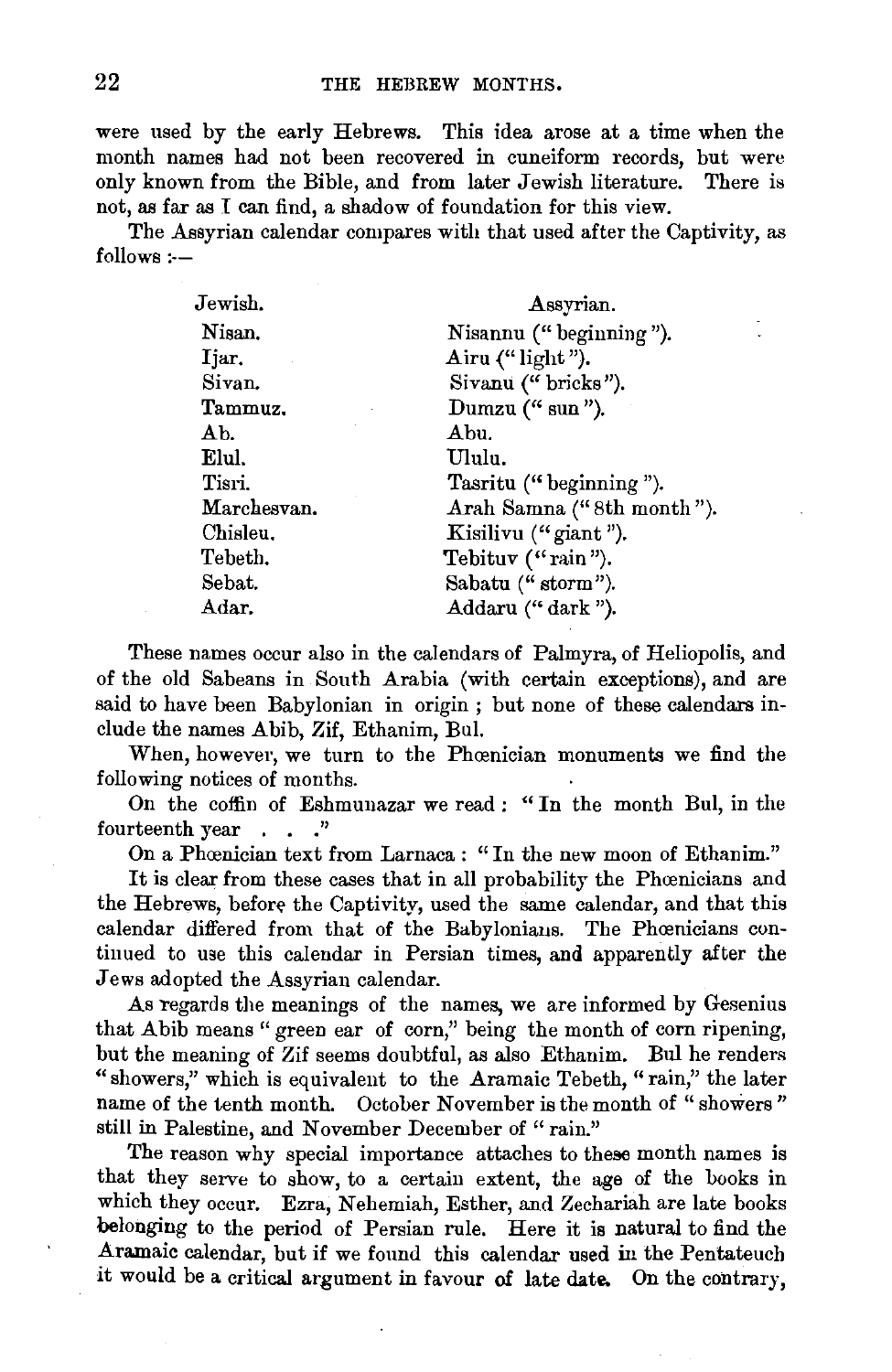we find in both Exodus and Deuteronomy not only the old name Abib, but in Kings the old names used with an explanation, as if already archaic terms requiring some explanation-the Book of Kings being later than the Pentateuch.

Whether the Phœnician calendar was throughout the same as the old Hebrew, whether any names of months were common to the Babylonian and Phœnician systems, and whether every month had a name in the earlier calendar, are questions which, as far as my information goes, remain still unanswered. The " third month " is mentioned in Exodus only by its number  $(xix, 1)$ ; Ezekiel  $(i, 1)$  speaks only of the "fourth" month" (cf. 2 Kings xxv, 3); the "fifth month" (2 Kings xxv, 8; Ezek.  $xx, 1$ ), the "sixth month" (Ezek. viii, 1), the "twelfth month" (2 Kings) xxv, 27), are only mentioned by their numbers before the Captivity.

We possess the names of four other Phoenician months on inscriptions as follows.<sup>1</sup> On a text from Larnaca, in Cyprus, we read  $\forall$ **n.,.,,** "the month of sacrifices of the sun." On another Larnaca text we find **מרפאם** , which was known at Carthage as <u>ראר</u> that the Carthagenian calendar was probably the same as that of Cyprus. This word means "healing," "refreshing," "tranquil." There was a Phoenician God called Baal Merafe. On one of the Dali inscriptions we find **רְרְ** $\blacksquare$  $\blacksquare$ , the month of " going in a circle," or " dancing."

We have, therefore, apparently names for eight out of the twelve Phoenician months, though in three cases we do not know which month of the year is intended. The eighth is Faaloth, mentioned on the text from Larnaca, which notices Ethanim, and supposed by Renan to be the sixth month. **JiSYo** means "work," "preparation," and if the sixth month be really intended, the reference would no doubt be to the ploughing, which began in September. The sacrifices of the sun may be supposed to have occurred at the time of the summer solstice, and the dances of the ancients frequently took place at the autumnal equinox, or at the winter solstice. The month of "refreshing" or "healing " may have been a cool month, perhaps February March, which wonld well bear such a designation in Palestine.

Distinguishing these three months by a query, we obtain the following calendar for Phœnicia from the monuments. It is to be observed that these months are lunar. The word for month is **חודן** "moon," and so also at Sidon, on the mutilated inscription of Bodashtoreth, the same word occurs.

## PHONICIAN CALENDAR.

1. (Abib ?), " green ears." Vernal equinox.

2. (Zif 1). 3.

4. (1) Zebakh Shamash, " sun sacrifice." Solstice.

<sup>1</sup> See Renan, " Corpus of Semitic Inscriptions," I.